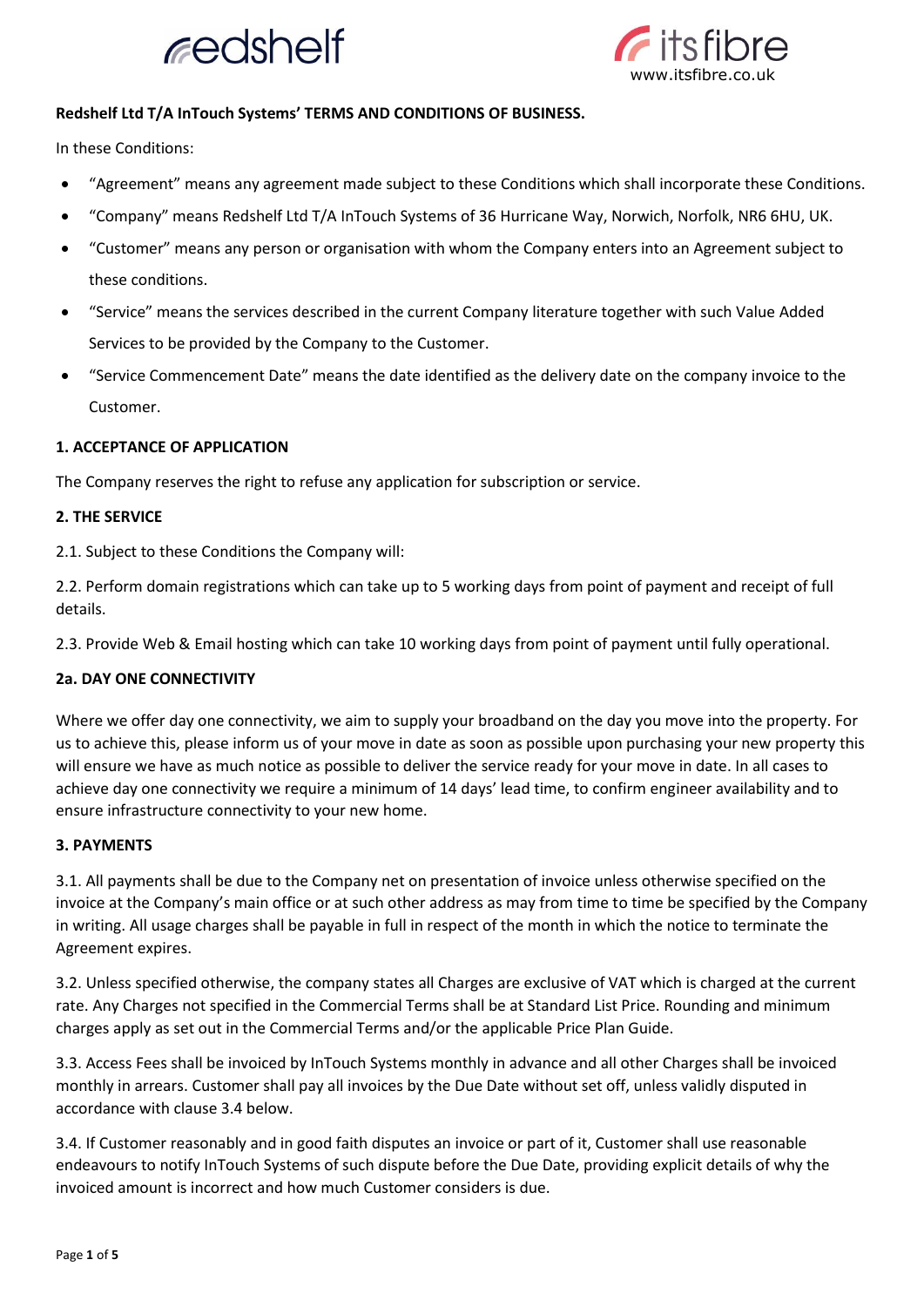# redshelf



3.5. Where the Company has not received payment for undisputed Charges by the Due Date, the Company shall: (a) contact Customer's accounts payable department (or other contact advised to the Company in writing) to request payment; (b) be entitled to charge interest on the overdue undisputed Charges at 5% per annum above the base rate of the Bank of England; and (c) be entitled to charge Customer reasonable administration costs as a result of Customer paying late. Customer must pay its Charges by direct debit. Where the Company has not received payment within 5 calendar days of the Due Date, the Company shall contact the Customer again to request payment and give notice of the actions the Company will take under clause 3.6 if payment is not received.

3.6. Where the Company has not received payment within 5 calendar days of the Due Date, the Company may take all or any of the following actions until such time as payment, including any interest due, has been received: (a) withhold any sums owing to Customer by the Company (including Subsidy); (b) suspend Customer's and/or User's use of the Services in relation to which Charges are outstanding; and (c) subject to the Company having taken one of the actions above, issue a notice under clause 7.2.

3.7. The Company may credit assess the Customer from time to time as reasonably required to assess the Company's risk. Each credit assessment shall entitle Customer to have a credit limit on Customer's Company account (details of which are available on request).

## **4. USAGE The Customer hereby agrees to:**

4.1. Refrain from sending SPAM (unsolicited email messages) or knowingly or unknowingly allowing third parties to send SPAM through our network.

4.2. Refrain from transferring any illegal material to or from other users of the service or the PDN and the other privately owned and operated services to which the Company may from time to time provide access.

4.3. Refrain from sending menacing, offensive, abusive or annoying messages whilst using the service.

4.4. Not divulge their password to any third party and use all reasonable endeavours to keep the same confidential and inaccessible to third parties.

4.5. Keep the Company informed of any change to the Customer's address as set out overleaf and other such information as may effect the payment of charges due.

4.6. Immediately cease to use and return any Internet Addresses allocated by the Company to the Customer on termination of this Agreement.

4.7. Not to announce by any means any and all Internet addresses allocated to or by the Customer as part of an Autonomous System.

4.8. Not to use or permit the usage of the service in an unlawful manner or in contradiction of published legislation and regulations governing the Internet.

4.9. To include the above restrictions in the Customer's selling conditions using the Company's service and not to resell a bandwidth greater than that purchased and contracted from the Company unless linked to the Internet through another provider in addition the bandwidth provided by the Company (dual homed) when the restriction will apply at the aggregated data rate.

4.10. We currently do not allow IRC or IRC bots, egg drops or BNC to be operated on our servers. We reserve the right not to allow clients to install certain chat rooms, some of which tend to be large system hogs. Any chat room software must run without hindering the performance of the machine for others.

4.11. Bandwidth Usage: If the customer exceeds the bandwidth purchased within their hosting package, excess bandwidth will be charged at the prevailing rate.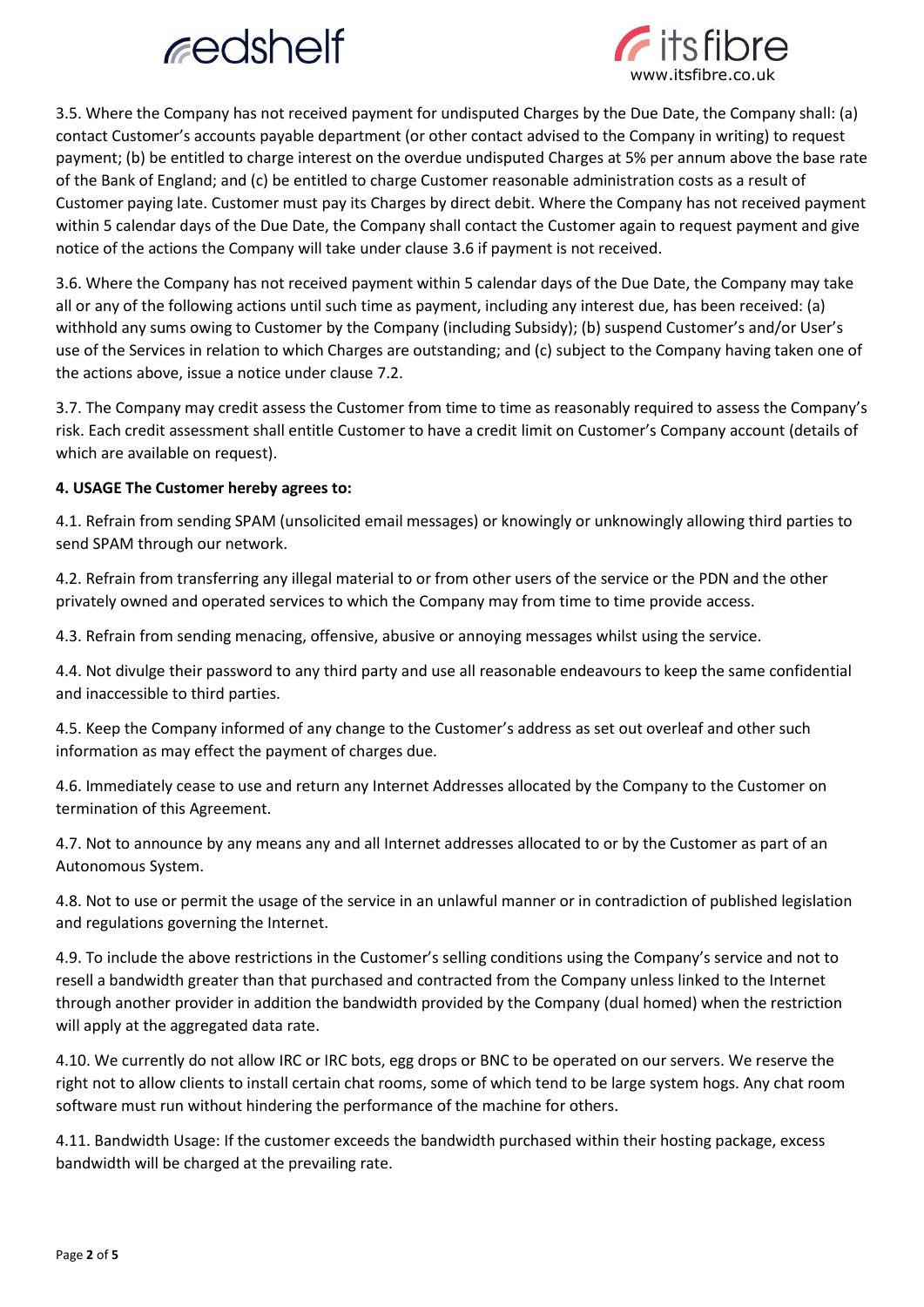## redshelf



4.12. If contracted bandwidth is excessively exceeded such that it places an unacceptable burden on The Company's resources, The Company reserves the right to terminate access to the site without notice. Bandwidth usage in excess of 1GB above the contracted rate will be considered as excessive.

## **5. LIABILITY**

The Company shall not be liable for any loss or damage howsoever caused:

5.1. Economic loss, including loss of profits, business revenue and goodwill.

5.2. Any claim made against the Customer by another third party.

5.3. Any loss or damage to the Customer caused by or arising from any act or omission of the Customer, the Company, any PTO or Value Added Service supplier.

5.4. Any act caused as a result of force majeur or beyond the Company's control.

## **6. SUSPENSION**

6.1. If the Customer sends SPAM (unsolicited email messages) or knowingly or unknowingly allows third parties to send SPAM through our network then the Company has the rights to terminate all and any services.

6.2. The directors of the Company reserve the right to terminate or suspend a service if a Customer is undertaking any activities which are deemed to be detrimental to the Company.

6.3. Failure by the Customer to make any payment to be made to the Company on its due date for payment.

6.4. If the Customer does or suffers anything to be done which jeopardizes the service or any network to which it is from time to time connected.

6.5. If the Customers credit limit has been exceeded or if the Customer is otherwise in breach of these Terms and **Conditions** 

6.6. No such suspension shall affect the liability of the Customer to pay charges and other amounts to the Company, and without limitation, the Annual Subscription Charge will continue to accrue. During suspension the Company reserves the right to refuse to release the User's Internet Address as issued by the company.

## **7. TERMINATION**

This Agreement shall remain in force for the minimum term period (as stated on order form) from acceptance of Customers application being the date on which the company's order form was signed by the Customer Termination can be effected as follows:

7.1. By the Customer. The Customer may terminate this Agreement by giving one month's notice. Email notification will not be accepted as notice of termination of Agreement.

7.2. By the Company. The Company may terminate this Agreement at any time and without notice if (a) if the Customer commits any breach of this Agreement including but without limitation non-payment of the Subscription Payments.

(b) by at least one month's written notice to the Customer.

7.3. The Company reserves the right to invalidate any Customer's User name and Internet Address issued to the Customer following termination of this Agreement.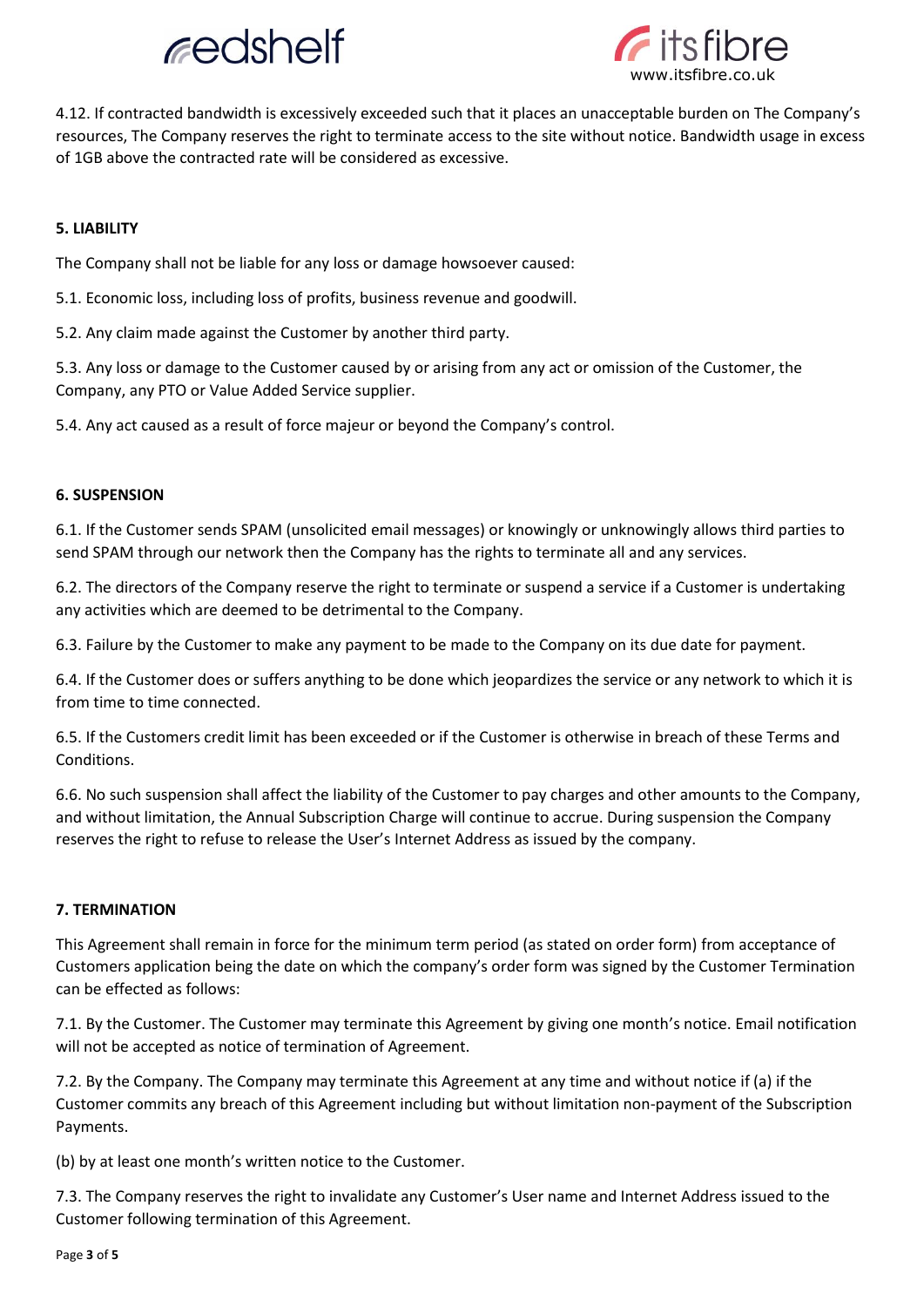



7.4. Domain name hosting and transfer request for DNS records must be writing with the authorized signature of the domain owner. There is no charge for the transfer.

7.5. No refund of Subscription Payments will be made to the Customer upon termination of the Agreement by either the Company or the Customer.

7.6. The directors of the Company reserve the right to terminate or suspend a service if a Customer is undertaking any activities which are deemed to be detrimental to the Company.

## **8. RIGHTS ON TERMINATION**

8.1. Termination of the Agreement shall not affect any pre-existing liability of the Customer or affect any right of the Company to recover damages or pursue any other remedy in respect of any breach by the Customer of the Agreement.

8.2. On termination of the Agreement right to the use of the Internet IP Address allocated by the company shall revert to the Company under RIPE terms or agreement except where specific agreement has been reached in writing between the RIPE and the Customer for the transfer of the Internet Address and the fee or other payment required by the Company in connection with such transfer has been paid for by the Customer.

8.3. In the event of termination of the Agreement by the Company on account of any breach of the terms and conditions thereof by the Customer the Company shall be entitled to the balance of all Annual Subscription Payments and Call Charges which would but for such termination have accrued due up to the earliest date on which the Agreement could have been terminated by the Customer in accordance with the terms hereof.

## **9. USERNAME AND INTERNET ADDRESS**

9.1. The Company shall not be requested or required to release the User name Domain Name or Internet Address and may refuse to do so until this Agreement has been lawfully brought to an end and all sums due hereunder have been received by the Company, and the Customer has complied with all its obligations hereunder.

9.2. Domain Names remain the property on the Company until all sums due have been received.

9.3. The Company reserves the right to charge an admin fee of £15.00 + VAT to transfer a domain away from the Company's network, change the IPS Tags for a domain or change any Handles for a domain.

## **10. NOTICES**

10.1. Any notices under or in connection with this Agreement shall be in writing and shall be delivered by Royal mail post to the relevant address given in the Agreement or to such address as the recipient may have notified to the other party via E-mail for that purpose.

10.2. Suspension notices for non-payment of Charges will be deemed as delivered by facsimile to the relevant facsimile number given in the Application or to such facsimile number as the Customer may have notified.

10.3. Any notice shall be duly given, if given by pre-paid first class mail, at the expiration of 48 hours after the envelope containing the same shall have been posted. In proving such service it shall be sufficient to prove that delivery was made or that the envelope containing such communication was properly addressed and posted as a pre-paid first class letter.